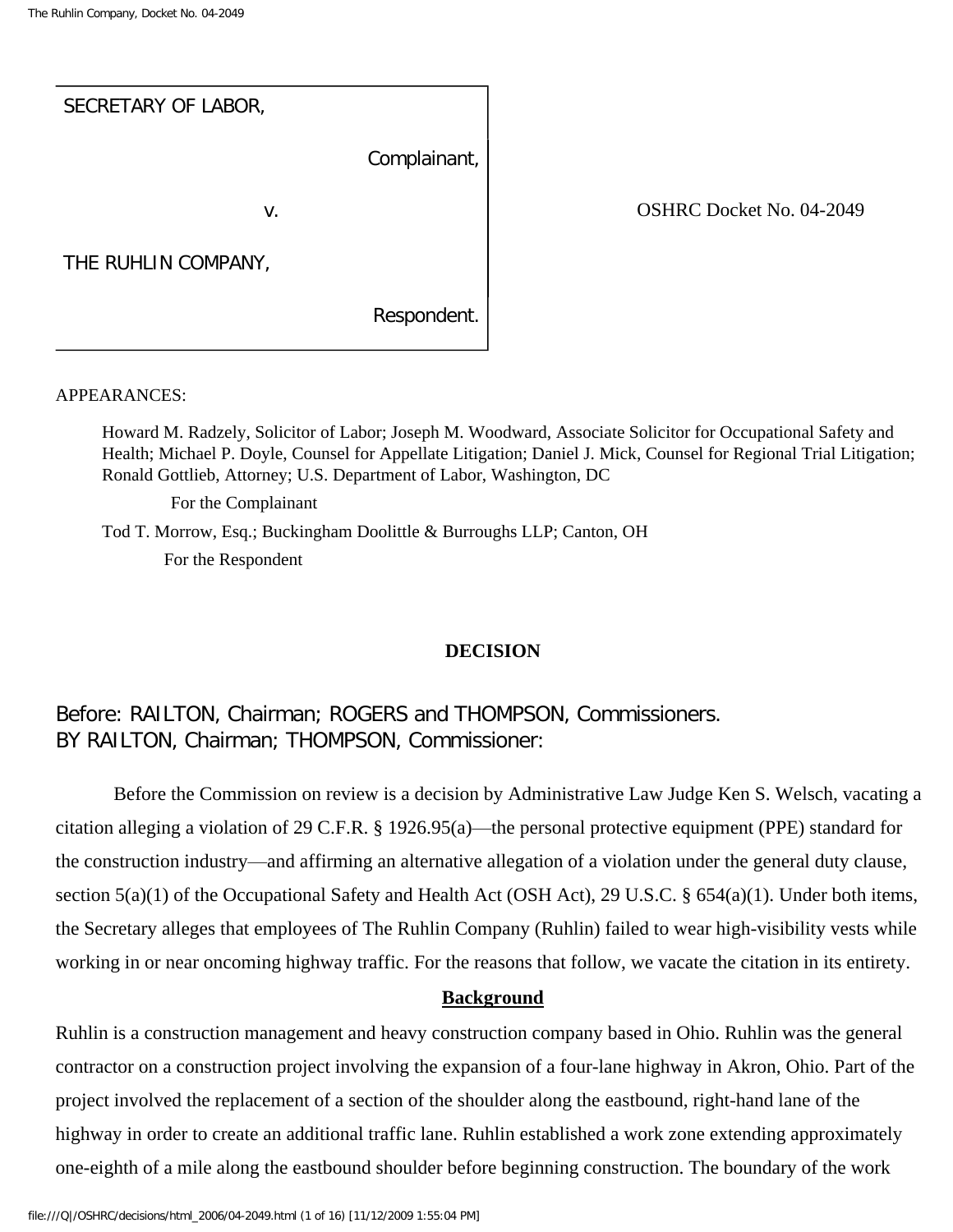zone was marked by three-foot high orange cones placed between the right and left eastbound lanes, closing the right lane off to traffic. Ruhlin also placed an arrow board in front of the work zone directing traffic to the left lane and informing drivers that the speed limit in the work zone was thirty miles per hour, not the posted fifty miles per hour.

 On September 30, 2004, a compliance officer (CO) from the Occupational Safety and Health Administration (OSHA) inspected Ruhlin's worksite. The CO observed various vehicles entering and exiting, and maneuvering within, the work zone. He also observed that nine Ruhlin employees working within the work zone were not wearing high-visibility vests. Ruhlin made such vests available to both flaggers and its other employees working within the work zone, but Ruhlin only required its flaggers to wear the vests. Based on the failure of these employees to wear the vests while working in or near oncoming traffic, the Secretary issued Ruhlin a citation alleging a serious violation of § 1926.95(a). The Secretary subsequently amended the citation to allege, in the alternative, a violation of section  $5(a)(1)$  of the OSH Act.

At issue here is (1) whether the language of § 1926.95(a) encompasses high-visibility vests; (2) whether, under Commission precedent, the Secretary's alleged section 5(a)(1) violation is preempted; and (3) whether Ruhlin had fair notice that it must provide high-visibility vests to its employees working within a highway construction work zone under section 5(a)(1) of the OSH Act.

## **Discussion**

# *I.Application of 29 C.F.R. § 1926.95(a)*

We first address the judge's dismissal of the § 1926.95(a) item. The judge concluded that "reflective warning

# vests" $F_0$

were not protective equipment within the meaning of § 1926.95(a) and that the standard did not apply to the cited conditions. He reasoned that the standard only requires protective equipment that provides an actual physical barrier between the potential hazard and the employee. He concluded that "reflective warning vests" operate as a warning signal in contrast to the specific forms of "protective equipment" addressed by the other standards within Subpart E of 29 C.F.R. Part 1926. The judge also concluded that the Secretary does not consider "high visibility vests" or "warning vests" to be personal protective equipment because she promulgated other standards requiring such equipment outside the provisions of § 1926.95(a).

In determining whether the Secretary has met her burden of proving that a standard applies, we first look to the language of the standard. *See Oberdorfer Indus. Inc.*, 20 BNA OSHC 1321, 1328-29, 2002-04 CCH OSHD ¶ 32,697, p. 51,643 (No. 97-0469, 2003) (consolidated cases). Here, the Secretary argues on review that § 1926.95(a) is ambiguous with regard to whether warning garments can be considered PPE.  $F_0$ 

We agree that the language of

§ 1926.95(a) standing alone does not indicate whether "protective equipment" includes high-visibility vests. We reach a similar conclusion in *United States Postal Service* (*USPS*), OSHRC Docket No. 04-0316, a case that we decide today as well. In *USPS*, we find that the phrase "protective equipment" as used in 29 C.F.R. § 1910.132 (a)—the general industry counterpart to § 1926.95(a)—does not indicate whether it includes reflective vests, another type of warning garment.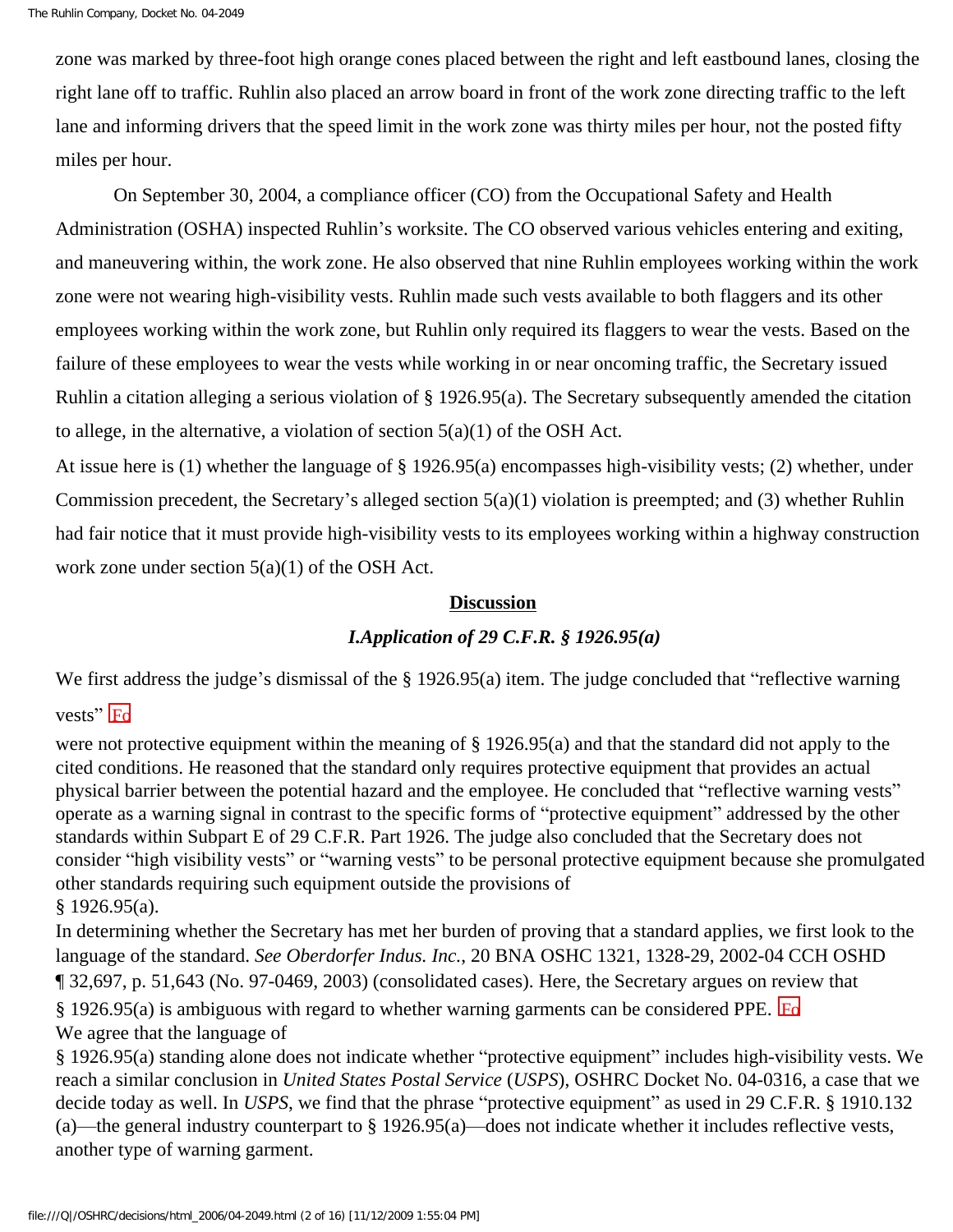The Ruhlin Company, Docket No. 04-2049

When the language of the standard fails to provide an unambiguous meaning, we look to the standard's legislative history. *See Oberdorfer Indus. Inc.*, 20 BNA OSHC at 1328-29, 2002-04 CCH OSHD at p. 51,643. The legislative history of § 1926.95(a) does not resolve the question of ambiguity with regard to warning garments. In promulgating § 1926.95(a), the Secretary merely incorporated the regulatory text of § 1910.132(a). *See* Incorporation of General Industry Safety and Health Standards Applicable to Construction Work, 58 Fed. Reg. 35,076 (June 30, 1993). Section 1910.132(a), in turn, was based on an existing federal standard and promulgated under section 6(a) of the OSH Act, 29 U.S.C. § 655(a). *See* General Industry, 39 Fed. Reg. 23,502 (June 27, 1974). As we discuss in *USPS*, nothing in the legislative history of § 1910.132(a) "directly and explicitly" indicates that, in promulgating this regulation, the Secretary intended this PPE standard to include warning garments, such as the high-visibility vests at issue in the case before us. *See Exxon Mobil Corp. v. Allapattah Servs.*, 125 S. Ct. 2611, 2626-27 (2005) (in interpreting the meaning of a statute, the Court looked for a direct and explicit statement in statute's legislative history). Because the phrase "protective equipment" is ambiguous and legislative history does not clarify the Secretary's intent in promulgating § 1926.95(a), we must evaluate whether the Secretary's interpretation of the phrase is reasonable. *See Oberdorfer Indus. Inc.*, 20 BNA OSHC at 1329, 2002-04 CCH OSHD at p. 51,643.

In assessing the reasonableness of the Secretary's interpretation, we "tak[e] into account such factors as the consistency with which the interpretation has been applied, adequacy of notice to regulated parties, and the quality of the Secretary's elaboration of pertinent policy considerations." *See id.*, 20 BNA OSHC at 1328-29, 2002-04 CCH OSHD at pp. 51,643-44 (citing *Martin v. OSHRC*, 499 U.S. 144, 157-58 (1991)); *Union Tank Car Co.*, 18 BNA OSHC 1067, 1069, 1995-97 CCH OSHD ¶ 31,445, p. 44,472 (No. 96-0563, 1997); *Martin v. Am. Cyanamid Co.*, 5 F.3d 140, 146 (6th Cir. 1993) ("[w]hether the Secretary has consistently interpreted a regulation is a factor bearing on the reasonableness of that interpretation").

Here, we conclude that the Secretary's interpretation is not reasonable. As in USPS and examination of the PPE standard as a whole—in this case § 1926.95(a)—suggests that warning garments may not be considered PPE. Section 1926.95(a), which is the general PPE provision for Subpart E, requires that PPE be provided and used whenever it is necessary to protect against hazards "capable of causing injury or impairment . . . through absorption, inhalation or physical contact." The types of protective equipment listed in the standard itself and in the sections that follow it in Subpart E do not include equipment that "warns."  $C$  f. Carlyle

Compressor Co. , 683 F.2d 673, 675-76 (2d Cir. 1982) (finding that the Secretary could not reasonably interpret "hazards such as" in 29 C.F.R. § 1910.212(a) to include hazards that are not similar to those enumerated in the section). Rather, the only types of equipment identified are those that act as a barrier or shield. See 29 C.F.R. §§ 1926.96 (safety-toe footwear), .100 (protective helmets), .101 (ear protective devices), .102 (eye and face protection equipment), .103 (respiratory protection), .104 (safety belts, lifelines, and lanyards), .105 (safety nets), .106 (life jackets and buoyant work vests). Moreover, as we note in USPS where OSHA requires the use of warning garments, OSHA specifically identifies them as such in the standard. See, e.g. (29 C.F.R. §§ 1917.71(e) (requiring marine terminal employees to wear high visibility vests), 1918.86(m) (requiring cargo-handling personnel to wear high visibility vests), 1926.201(a) (requiring flaggers in the construction industry to wear warning garments). Thus, OSHA's failure to reference warning garments in § 1926.95(a) cuts against finding that high-visibility vests are covered under that provision. See FTC v.

Sun Oil Co. Sun Oil Co. (371 U.S. 505 (1962) (when a term is specifically used in a regulation but excluded in another, it should not be implied where excluded).

Additionally, we note that § 1926.201(a), which requires flaggers to wear "warning garments," is located in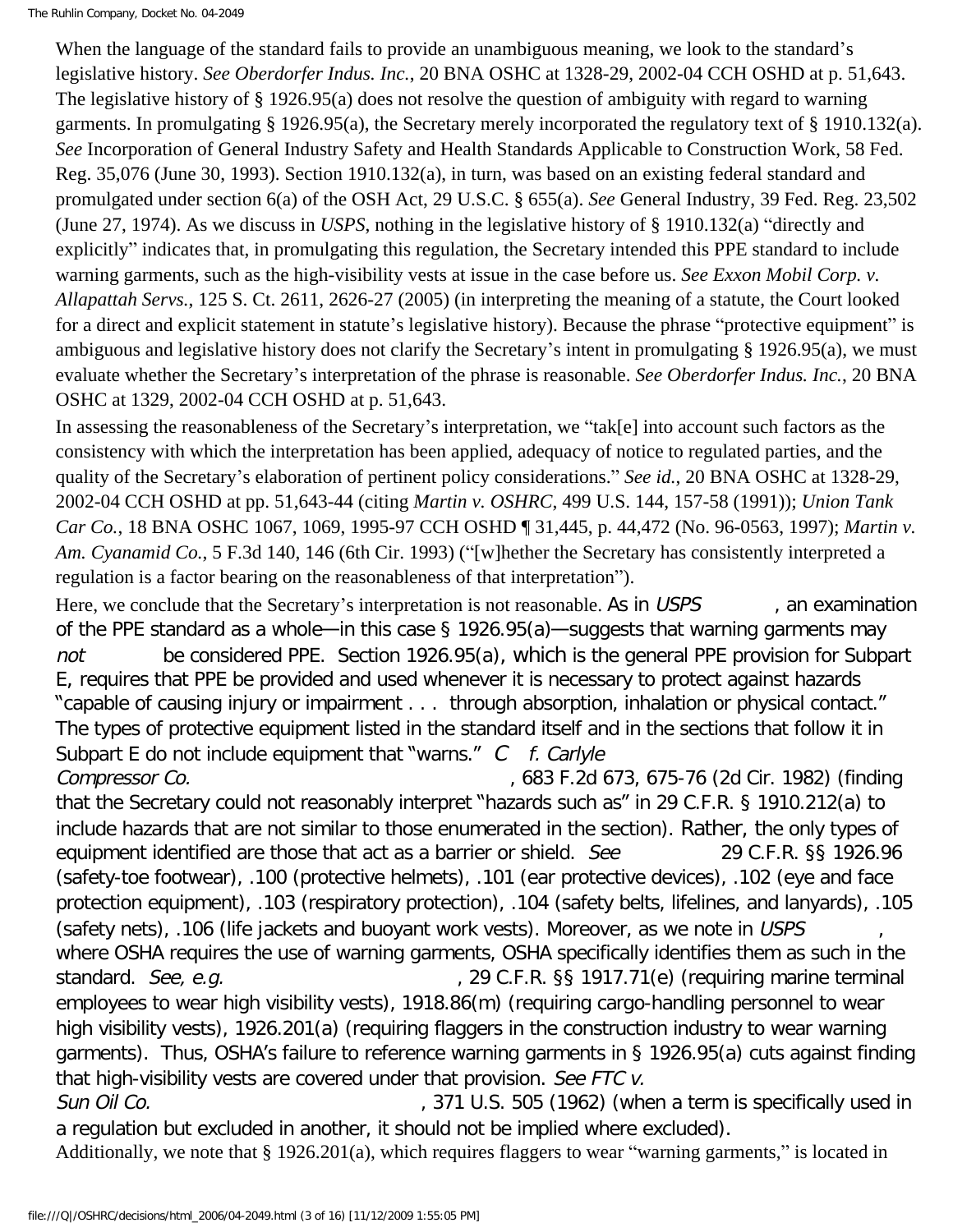Subpart G of Part 1926—which pertains to "Signs, Signals, and Barricades"—rather than Subpart E—which pertains to "Protective and Life Saving Equipment" and is at issue in this case. Thus, the Secretary apparently considers a warning garment a type of "signal" or "barricade" for those employees engaged in flagging work, but considers the same garments to be PPE for all other employees. If the Secretary intended for this internal inconsistency to exist in Part 1926, she could have drafted § 1926.95(a) to specifically include warning garments as PPE when she first promulgated the standard in 1993, or she could have revised § 1926.95(a) in this manner when she amended § 1926.201(a) in 2002. *See* Safety Standards for Signs, Signals, and Barricades, 67 Fed. Reg. 57,736 (Sept. 12, 2002). Her failure to do so strongly suggests that she never intended to treat warning garments as PPE in any context under Part 1926. *See Erik K. Ho,* 20 BNA OSHC 1361, 1376, 2002-04 CCH OSHD

¶ 32,692, pp. 51,585-86 (No. 98-1645, 2003) (consolidated) (in finding that Secretary's interpretation is not reasonable, noting that Secretary failed to draft or amend language of standard in a manner that provided fair notice to the regulated community), *aff'd*, 401 F.3d 355 (5th Cir. 2005).

Finally, we find that the Secretary has failed to consistently interpret the PPE standard to include high-visibility vests, and she has not adequately explained this inconsistency. In a July 1984 letter from John B. Miles, Jr., Director of OSHA's Directorate of Field Operations, the Secretary explained that under 29 C.F.R. § 1926.28(a)  $\overline{F_{0}}$ 

—OSHA's then general PPE standard for the construction industry—"high visibility vests would fall under the broad definition of [PPE]." In reaching this conclusion, the Secretary noted that the National Safety Council and the American National Standards Institute considered high-visibility clothing to be PPE. Fo

Then in a May 2004 letter from Russell B. Swanson, the Director of OSHA's Directorate of Construction, the Secretary addressed whether "[c]onstruction employees working on highway/road construction work zones" were required to wear "high-visibility apparel." The Secretary in the May 2004 letter explained that under  $§ 1926.201(a),$  Fo

such apparel is required for certain flaggers. Noting that Subpart G of Part 1926 does not, otherwise, "address the circumstances in which it is necessary to provide warning garments to protect against the hazard posed by traffic," the Secretary further explained:

It is well recognized in the construction industry that construction workers in highway/road construction work zones need to be protected from traffic. The MUTCD reflects industry practice with respect to identifying the types of situations where these workers need high-visibility warning garments. In such cases, Section  $5(a)(1)$  requires the use of such garments.

Not only are these two interpretative letters inconsistent, the May 2004 letter effectively supersedes the July 1984 letter, thus removing the primary basis of the § 1926.95(a) enforcement policy that the Secretary followed in this case. We do not suggest that the Secretary may never change her point of view on a particular issue. *See Nuclear Energy Inst., Inc. v. EPA*, 373 F.3d 1251, 1296 (D.C. Cir. 2004) (although "[a]n agency is free to discard precedents or practices it no longer believes correct," before doing so it must supply a "reasoned analysis indicating that prior policies and standards are being deliberately changed, not casually ignored"). Here, however, the Secretary failed to elaborate her reasons for changing this policy. Instead, she tries to explain away the May 2004 letter by noting that "it does not address the scope of § 1926.95(a) or any of [her] prior pronouncements construing the phrase 'personal protective equipment' as including reflective vests." While the May 2004 letter does not explicitly address these issues, its apparent message is that section 5(a)(1), and not a specific standard, governs whether non-flaggers in highway construction zones are required to wear high-visibility vests. Consequently, the Secretary's decision to identify high-visibility vests as PPE required by § 1926.95(a) is a change of course that lacks a reasoned analysis. *See Oberdorfer Indus. Inc.*, 20 BNA OSHC at 1329, 2002-04 CCH OSHD at pp. 51,643-44 (citing *Greater Boston Television Co. v FCC*, 444 F.2d 841, 852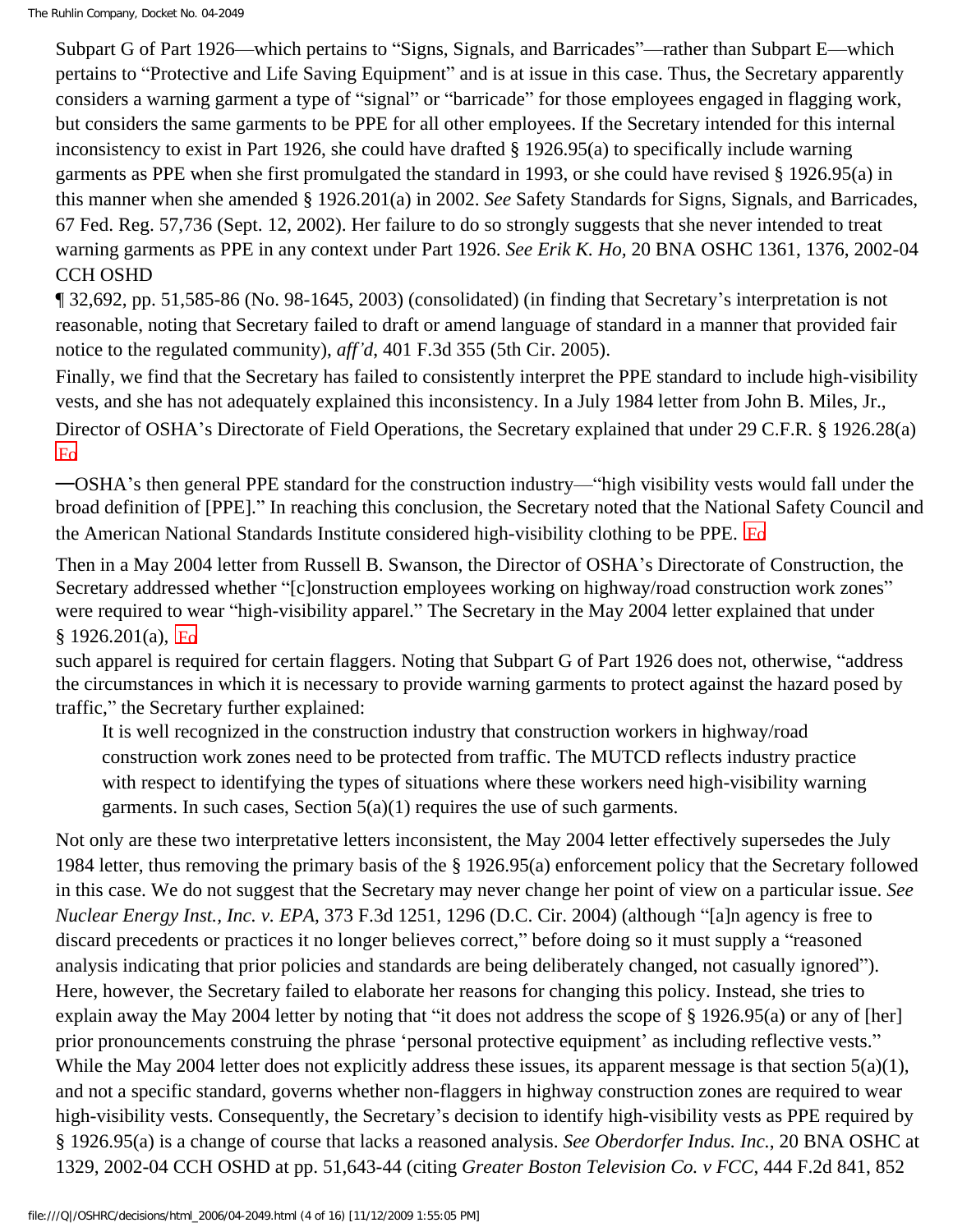The Ruhlin Company, Docket No. 04-2049

(D.C. Cir. 1970)).

As explained in USPS however, the most troubling aspect of the Secretary's approach in this case is her attempt to impose a warning clothing requirement under the guise of an interpretation in order to avoid the statutory requirements for rulemaking, as set forth in section 6 of the OSH Act, 29 U.S.C. § 655. In both the case before us and USPS the Secretary would "interpret" her PPE standards as imposing the substantive requirement to use warning clothing. Given the history of the construction PPE standard, as detailed in USPS and we must reject the Secretary's attempt to sidestep her obligation to proceed under the rulemaking provisions of the OSH Act. We therefore conclude that the Secretary's interpretation is unreasonable, and affirm the judge's decision to vacate the § 1926.95(a) item.

*II.Alleged Violation of Section 5(a)(1) of the OSH Act*

The judge concluded that an advisory (as opposed to a mandatory) standard in the Manual on Uniform Traffic Control Devices (MUTCD)  $Eq$ 

did not preempt a citation under section 5(a)(1). Reaching the merits, the judge found that Ruhlin violated section 5(a)(1) by not requiring its employees who worked within the highway construction work zone to wear high-visibility vests. We agree with the judge that the citation was not preempted, but we vacate for lack of fair notice.

# *A.Preemption*

Ruhlin argues that, based on the reasoning in *A. Prokosch & Sons Sheet Metal, Inc.*,

8 BNA OSHC 2077, 1980 CCH OSHD ¶ 24,840 (No. 76-576, 1980) (consolidated cases) ("*Prokosch*"), section 6D.02 of the MUTCD (Millennium Edition) preempts a citation under section 5(a)(1). Section 6D.02 states that "workers close to the motor vehicle traveled (sic) way should wear bright, highly-visible clothing." Title 29 C.F. R. § 1926.200(g)(2), in turn, states that "[a]ll traffic control signs or devices used for protection of construction workers shall conform to . . . Part VI of the [MUTCD], Millennium Edition, December 2000, FHWA, which are incorporated by reference." Because § 1926.200(g)(2) incorporates Part VI of the MUTCD, Ruhlin reasons that section 6D.02 governs whether its employees are required to wear high-visibility vests. We disagree with Ruhlin's reasoning.

At issue in *Prokosch* was an ANSI standard made applicable via 29 C.F.R. § 1926.550(b)(2). Even though the ANSI standard was advisory and did not require the employer to abate the cited hazard, the Commission held that it preempted a citation under section 5(a)(1) because, as an incorporated standard, it "represent[ed] the considered judgment of the Secretary, after receiving input from safety experts and persons who will be affected by the standard[], of the proper means to guard against particular hazards." *Prokosch*, 8 BNA OSHC at 2080- 81, 1980 CCH OSHD at pp. 30,629-30. In response to *Prokosch*, the Secretary revised the relevant portion of 29 C.F.R. § 1926.31, the provision outlining the process for incorporating standards, to read:

The standards of agencies of the U.S. Government, and organizations which are not agencies of the U.S. Government which are incorporated by reference in this part, have the same force and effect as other standards in this part. Only the mandatory provisions (i.e., provisions containing the word "shall" or other mandatory language) of standards incorporated by reference are adopted as standards under the Occupational Safety and Health Act.

*See* 29 CFR Parts 1910 and 1926 Standards Improvement (Miscellaneous Changes) for General Industry and Construction Standards, 63 Fed. Reg. 33,450, 33,462 (June 18, 1998) ("In order to address [the issues raised in *Prokosch*], the Agency is revising § 1926.31(a) to clarify that only the mandatory requirements of incorporated consensus standards are adopted as OSHA standards."). We hold that because section 6D.02 is an advisory, not a mandatory, standard in the MUTCD, the provision is *not* incorporated as an OSHA standard via § 1926.200(g) (2) and therefore does not preempt a citation under section  $5(a)(1)$  of the OSH Act.  $\text{Fd}$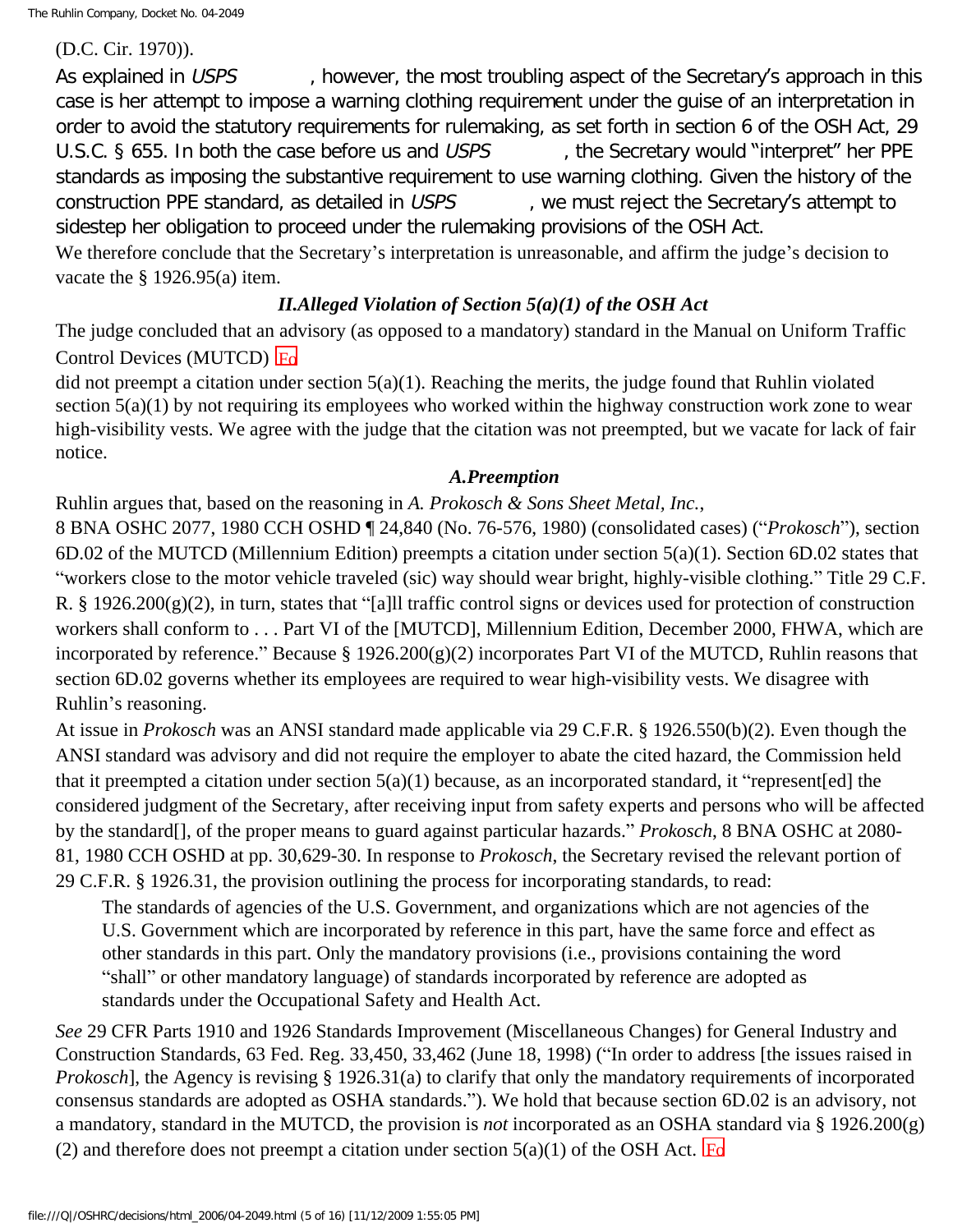The Ruhlin Company, Docket No. 04-2049

## *B.Fair notice*

A citation issued under section 5(a)(1) will be vacated if the Commission determines that the employer lacks fair notice of what conduct is required. *See Southern Ohio Bldg. Sys., Inc. v. OSHRC*, 649 F.2d 456, 460-61 (6th Cir. 1981). In light of the interpretation that the Secretary provided in the May 2004 letter, we find that Ruhlin lacked fair notice that it could have an obligation under section 5(a)(1) to require its employees to wear highvisibility vests. *See Billeke-Tolosa v. Ashcroft*, 385 F.3d 708, 711 (6th Cir. 2004) ("[t]he consistent application of an agency's precedents, like the consistent application of its regulations, serves a critical purpose: the provision of fair notice to those subject to the agency's decisions"). The Secretary suggested in the May 2004 letter that, as to "[c]onstruction employees working on highway/road construction work zones" who are *not*  flaggers, "[t]he MUTCD reflects industry practice with respect to identifying the types of situations where these workers need high-visibility warning garments," and "[i]n such cases, Section 5(a)(1) requires the use of such garments." However, section 6D.02 of the MUTCD states that "workers close to the motor vehicle traveled (sic) way *should* wear bright, highly-visible clothing." (Emphasis added.) Because this provision uses optional and not mandatory language, Ruhlin could have reasonably concluded that its employees were not in "the type of situation" where high-visibility warning garments were needed and, therefore, it was not required by section 5(a) (1) to use such garments. The language of the MUTCD is consistent with the Secretary's enforcement policy. According to her Field Inspection Reference Manual (FIRM) at chapter III, section C.2.c.(3)(e), "Section 5(a) (1) shall not be used to enforce 'should' standards." *See Hackensack Steel Corp.*, 20 BNA OSHC 1387, 1392, 2002-04 CCH OSHD ¶ 32,690, p. 51,558 (No. 97-0755, 2003) (FIRM confers no substantive rights on employers and does not bind the Secretary during litigation).

Under these circumstances, we find that Ruhlin could not have been sufficiently apprised of a duty to require use of high-visibility vests by employees other than flaggers. *See Morrison-Knudsen Co./Yonkers Contracting Co.*, 16 BNA OSHC 1105, 1120, 1993-95 CCH OSHD

 $\P$  30,048, pp. 41,277-78 (No. 88-572, 1993) (citing cases "which indicate that section 5(a)(1) may be inapplicable in certain limited circumstances, amounting to unfairness, *i.e.*, where the Secretary has stated, or in a substantially clear way has implied, that an existing applicable standard or body of standards cover the hazard or hazards, and set forth the entire duty of employers and employees engaged in the particular operations or activities presenting such hazards"); *cf. Southern Ohio Bldg. Sys., Inc.*, 649 F.2d at 460-61 (noting that an employer "'could not have been sufficiently apprised of his potential liability under the general duty clause for failing to erect a catch platform in light of the language of [29 C.F.R. §] 1926.451(u)(3)'" (quoting and following *R. L. Sanders Roofing Co. v. OSHRC*, 620 F.2d 97, 100 (5th Cir. 1980) (per curiam))). We thus conclude that Ruhlin cannot be held liable under section 5(a)(1) of the OSH Act.

# **Order**

Accordingly, we affirm the judge's vacatur of the § 1926.95(a) item, but we reverse the judge's affirmance of the section  $5(a)(1)$  item and thus vacate the citation in its entirety.

SO ORDERED.

 $\sqrt{s}$ /

W. Scott Railton Chairman

 $\sqrt{s}$ /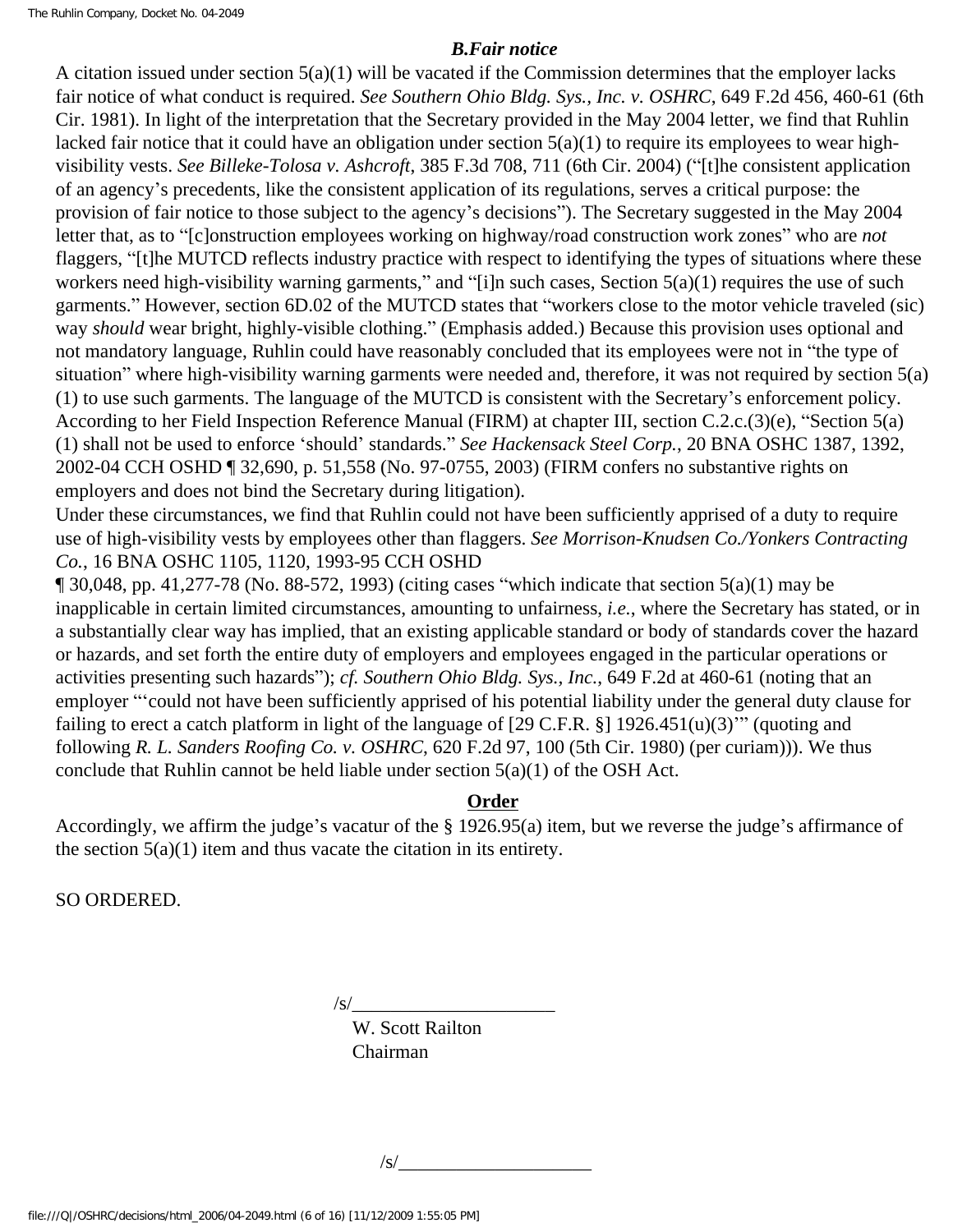Horace A. Thompson Commissioner

Dated: November 20, 2006

ROGERS, Commissioner, concurring:

While I concur with my colleagues' decision to vacate the citation in this case, I respectfully disagree with their reasoning. I agree that the phrase "protective equipment," as used in 29 C.F.R. § 1926.95 (a), is ambiguous. However, for reasons that are fully articulated in my dissenting opinion in United States Postal Service (USPS ), OSHRC Docket No. 04-0316, I would conclude that the

Secretary's interpretation of § 1926.95(a) in this case is reasonable. See Martin v. OSHRC 6. 2008 1998 10.5. 1499 U.S. 144, 158-59 (1991) ("CF

&  $\ell$   $\blacksquare$   $\blacksquare$ ). The language of § 1926.95(a) and 29 C.F.R. § 1910.132(a)—the general industry counterpart to § 1926.95(a)—is identical. Moreover, as my colleagues note, the Secretary merely incorporated the regulatory text of § 1910.132(a) when she promulgated § 1926.95(a). Thus, my analysis regarding the reasonableness of the Secretary's interpretation in USPS applies as well here.

Nonetheless, I would vacate the § 1926.95(a) citation due to lack of fair notice. In USPS  $\blacksquare$ , I described the May 2004 interpretative letter issued by Russell B. Swanson as "somewhat confusing and obtuse." While the letter is not directly on point to the interpretation of the cited standard, § 1926.95(a), it addresses obligations of construction employers (specifically in the highway/road construction context) and predates the inspection here by more than four months. In this context, unlike in USPS extert the letter goes directly to fair notice and, in my view, served to deprive Ruhlin of fair notice that the cited standard applied. However, because I would have otherwise found that § 1926.95(a), as reasonably interpreted by the Secretary, is applicable to the cited condition, I would not reach the Secretary's alternative allegation under the general duty clause, section 5(a)(1) of the OSH Act, 29 U.S.C. § 654(a)(1).

 $/S/$ 

Thomasina V. Rogers Commissioner

Dated: November 20, 2006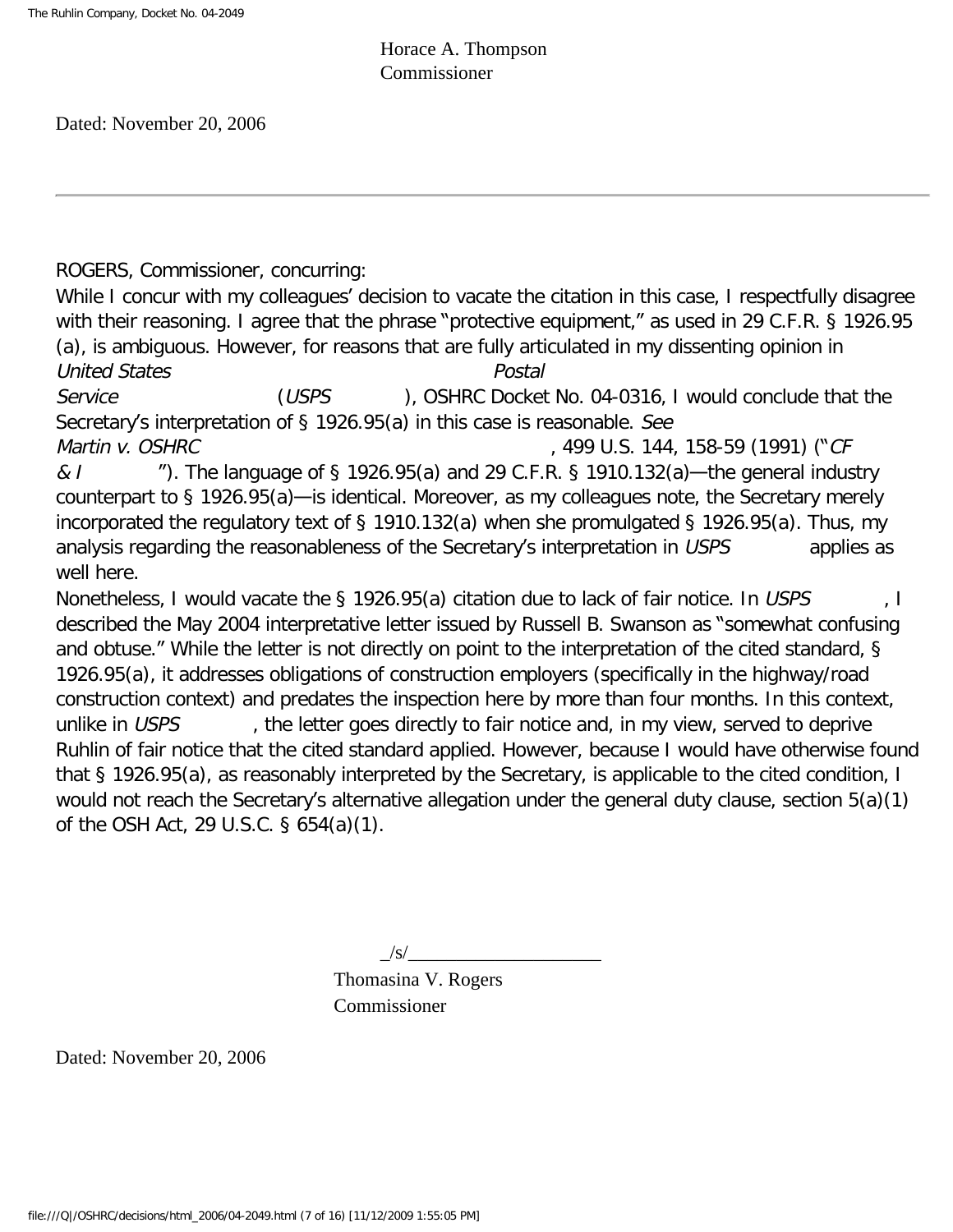## Secretary of Labor,

Complainant

Ruhlin Company,

Respondent.

## Appearances:

 Mary Anne Garvey, Esquire Office of the Solicitor, U. S. Department of Labor Cleveland, Ohio, For Complainant

 Tod T. Morrow, Esquire Buckingham, Doolittle & Burroughs Canton, Ohio,

For Respondent

Before: Administrative Law Judge Ken S. Welsch

#### **DECISION AND ORDER**

 Ruhlin Company, a heavy highway construction contractor, began widening a section of Highway 224 in Akron, Ohio, on September 30, 2004. Ruhlin closed the outside eastbound (right) lane to motorists, used orange cones to create a work zone, and placed an arrow board to warn traffic of the road work and to reduce

v. OSHRC Docket No. **04-2049**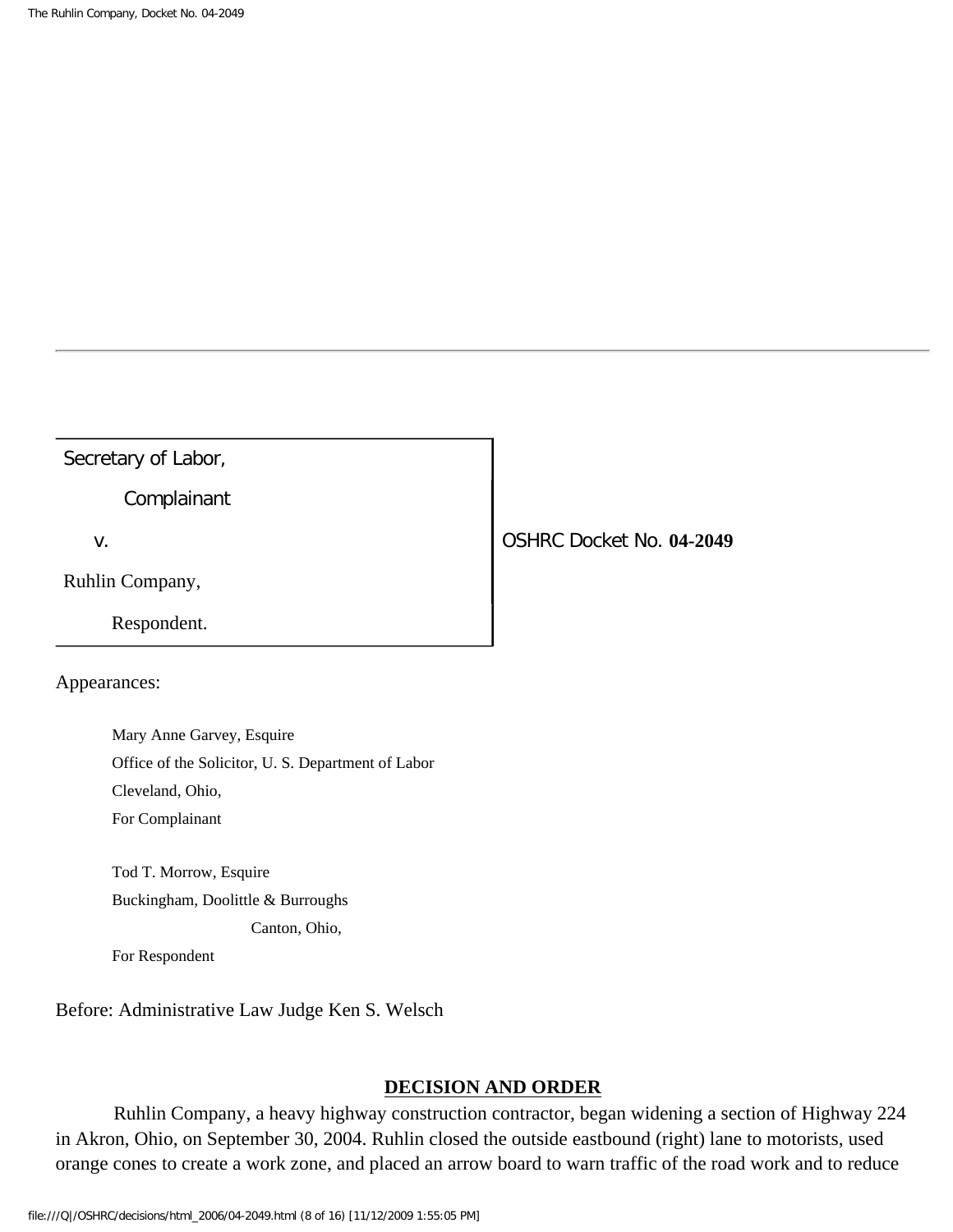the speed limit from 50 mph to 30 mph. Ruhlin's employees working inside the work zone were not required to wear reflective warning vests. As a result of an inspection by the Occupational Safety and Health Administration (OSHA), Ruhlin received a serious citation on October 25, 2004. Ruhlin timely contested the citation.

The serious citation alleges Ruhlin violated  $\S(5(a)(1))$  of the Occupational Safety and Health Act (Act) (item 1) for employees working/walking within the swing radius of a backhoe machine; 29 C.F.R. § 1926.95(a) (item 2) for employees not wearing personal protective equipment (reflective vests) while working in the work zone; and 29 C.F.R. § 1926.100(a) (Item 3) for an employee working under an excavator bucket without proper head protection. The citation proposes a penalty of \$3,000 for Items 1 and 2 and a penalty of \$900 for Item 3. The Secretary amended Item 2 regarding the alleged violation of §1926.95(a) to plead in the alternative a violation of  $\S$  5(a)(1) of the Act.

 The hearing was held on May 11, 2005, in Akron, Ohio. The parties stipulated jurisdiction and coverage (Tr. 4). The Secretary withdrew Items 1 and 3; leaving Item 2, the failure to require reflective vests, at issue in this case (Tr. 3).

 It is undisputed Ruhlin does not require its employees to wear reflective warning vests while working in a work zone established during highway construction work. Ruhlin asserts that neither §1926.95(a) nor §5(a)(1) of the Act require the use of such vests.

 For the reasons discussed, the alleged violation of §1926.95(a) is vacated. However, the alternative alleged violation of  $\S$  5(a)(1) of the Act is affirmed.

## *The Inspection*

 Ruhlin is engaged in the business of construction management and heavy highway construction. Ruhlin has been in business since 1910. Its office is located in Sharon Center, Ohio. Ruhlin employs approximately 80 full-time employees and 200 seasonal workers (Tr. 171-172, 186).

 In 2004, the Ohio Department of Transportation contracted Ruhlin to widen and improve a one mile section of Highway 224 in Akron, Ohio (Tr. 188, 197). Highway 224 is a four-lane highway with two eastbound lanes and two westbound lanes. The posted speed limit is 50 mph (Exh. R-3; Tr. 11, 45, 177).

 Ruhlin began the project on September 30, 2004, the day of OSHA's inspection (Tr. 187). It was a clear and sunny day with good visibility (Tr. 33, 36). Ruhlin started work by replacing a section of the shoulder along the eastbound lane with concrete for eventual use in re-routing traffic (Tr. 40, 187). To work on the shoulder, Ruhlin's crew established a work zone for approximately one-eighth of a mile (Tr. 11, 31, 75). The work zone was designated by 3-foot high orange cones placed along the outside (right) lane, closing it off to vehicular traffic (Exh. C-6; Tr. 32-33). The inside (left) lane remained open to traffic. The work zone was approximately 11 feet wide (Tr. 11, 75). An arrow board placed in front of the work zone directed traffic to the inside lane and informed motorists that the speed limit was reduced to 30 mph (Tr. 32, 177).

 At approximately 12:30 p.m., Compliance Officer (CO) Jacko Vermillion while driving along Highway 224, observed nine employees of Ruhlin including project foreman Mike Adelman, working in the work zone without wearing reflective vests. The nine employees were wearing regular work clothing. CO Vermillion saw only one Ruhlin employee and two employees of the City of Akron wearing reflective vests. After parking his car, Vermillion initiated the OSHA inspection (Exh. C-5 thru C-11; Tr. 12, 14, 16, 18-19, 27, 73). The inspection took less than one hour (Tr. 36).

 During the inspection, the employees were not observed outside the work zone without vests (Exhs. C-7 thru C-11; Tr. 54). Once, CO Vermillion saw foreman Adelman remove and replace an orange cone to allow a concrete truck to enter the work zone (Exhs. C-12, C-13; Tr. 17). Pickup trucks and a dump truck were also seen inside the work zone (Tr. 76). Foreman Adelman told Vermillion that Ruhlin had vests on site but the employees had not put them on that morning because they were in a hurry (Tr. 18). Adelman retrieved several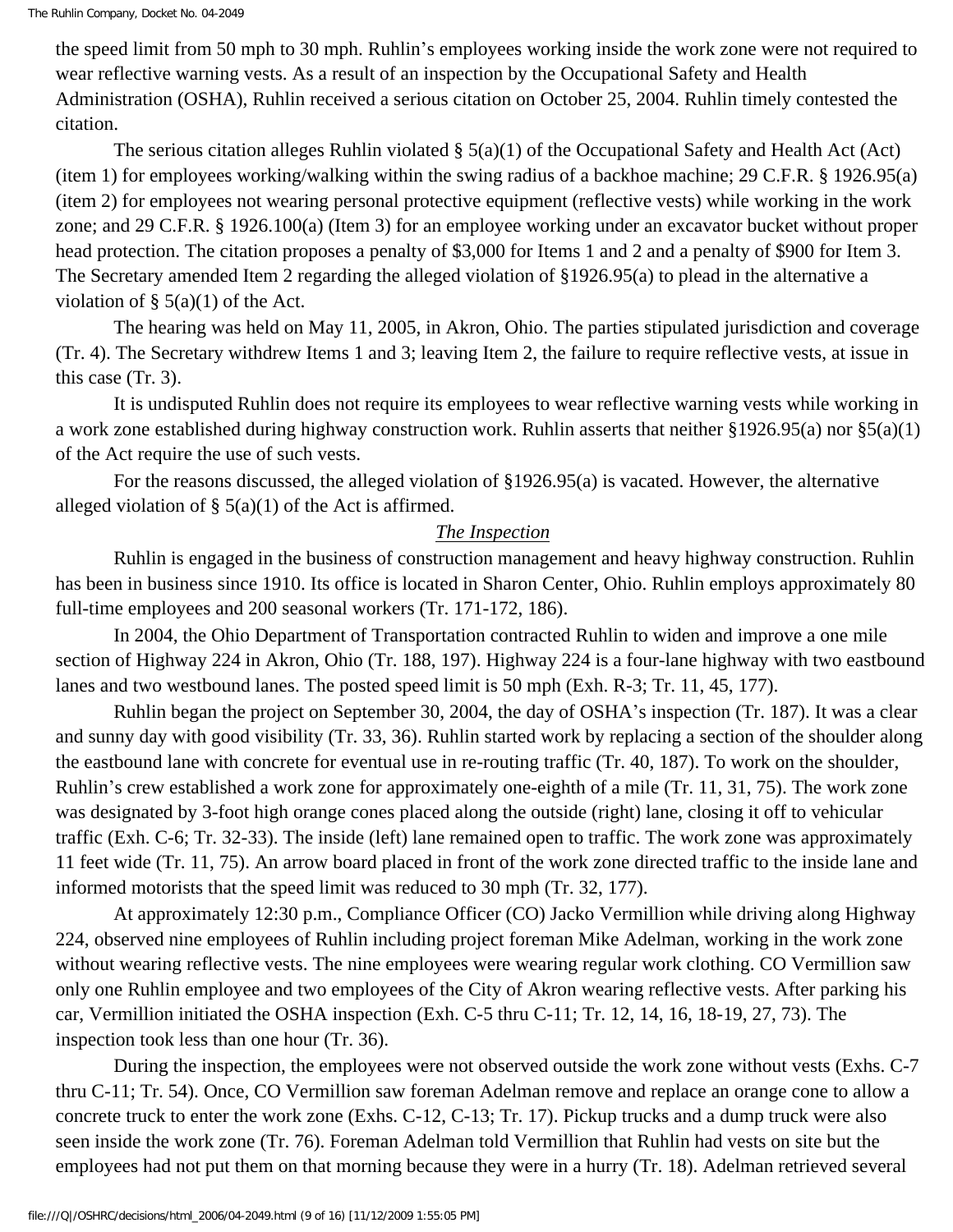vests from his truck for the employees to wear (Tr. 19).

 As a result of Vermillion's inspection, Ruhlin received the serious citation for violation of § 1926.95(a) for failing to require employees to wear reflective warning vests. The Secretary amended the citation to include in the alternative, a violation of  $\S$  5(a)(1) of the Act based on the same allegation.

### *Discussion*

 The parties agree Ruhlin's employees were not wearing reflective vests during the OSHA's inspection and Ruhlin did not require them to wear the vests in the designated work zone. Ruhlin's policy only requires flaggers to wear reflective vests for highway projects (Tr. 175). Although not required, employees are allowed to wear vests which Ruhlin will provide or the employees could use their own (Tr. 175, 190). In this case, Ruhlin's project foreman retrieved several vests from his truck and some employees had their own (Exh. C-10, Tr. 18, 22). According to CO Vermillion, Ruhlin's employees generally wear reflective vests while in the work zone (Tr. 42).

 The Secretary does not the dispute that the placement of orange cones and an arrow board establishes a work zone for highway construction and such signage was appropriate. Also, there is no evidence Ruhlin's employees at any time were outside the work zone without wearing reflective vests (Tr. 54).

 At issue in this case is whether Ruhlin is required to have its employees wear reflective vests working in the work zone by § 1926.95(a) or § 5(a)(1) of the Act.

#### **A. Applicability of § 1926.95(a)**

Section 1926.95(a) provides:

Protective equipment, including personal protective equipment for eyes, face, head, and extremities, protective clothing, respiratory devices, and protective shields and barriers, shall be provided, used, and maintained in a sanitary and reliable condition wherever it is necessary by reason of hazards of processes or environment, chemical hazards, radiological hazards, or mechanical irritants encountered in a manner capable of causing injury or impairment in the function of any part of the body through absorption, inhalation or physical contact.

 In order to establish a violation of a safety standard such as § 1926.95(a), the Secretary has the burden of proving, among other elements, that the cited standard is applicable to the conditions and work performed by the employer.  $F_0$ 

*Atlantic Battery Co.,* 16 BNA OSHC 2131, 2138 (No. 90-1747, 1994).

Judge Simko in *AAA Delivery Services, Inc*., 2002 CCH OSHD 32,673 (No. 02-923, 2003), addressed

# the application of  $\S$  1910.132(a) Fo

, to not requiring reflective vests by newspaper vendors at a busy intersection. Judge Simko found § 1910.132 (a) did not apply because a reflective vest was not protective equipment within the meaning of the standard. The standard requires protective equipment which provides an actual physical barrier between the potential hazard and the employee. Reflective vests operate as a warning signal to others and not as a barrier or shield. The Review Commission by decision dated September 1, 2005, also vacated citation but on other grounds. The Commission found that the Secretary failed to establish that AAA was the employer of the vendors. Commission did not address the application of § 1910.132(a). The court agrees with Judge Simko's analysis and applies it to this case under § 1926.95(a).

Unlike § 1910.132(a), § 1926.95(a) is located in OSHA's construction standards under Subpart E

entitled *Personal Protective and Life Saving Equipment*. The standard requires an employer to provide

appropriate protective equipment including personal protective equipment to its employees based on the nature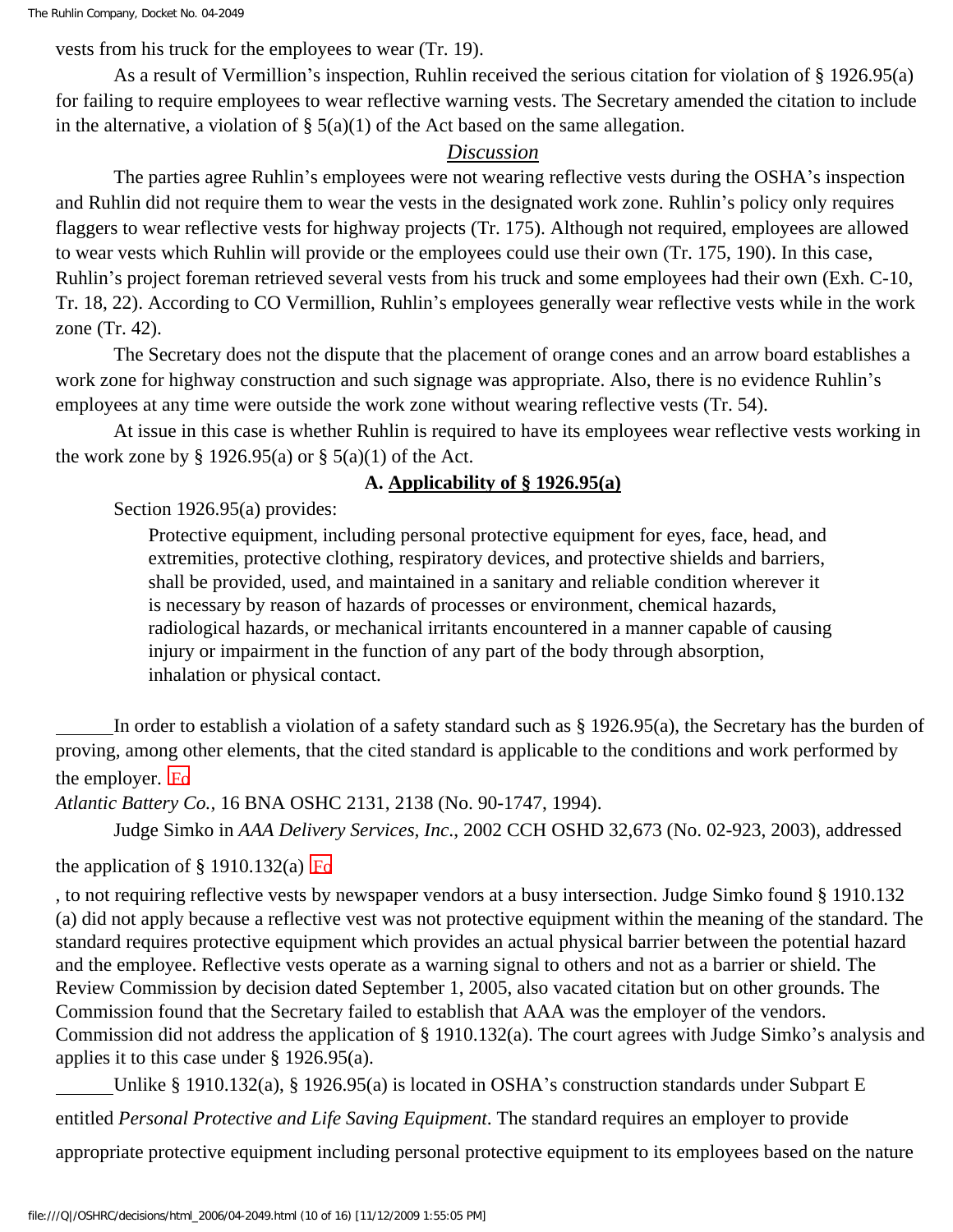of the hazards in the workplace. The standard does not define "protective equipment" or "personal protective equipment." Therefore, the words are given their most common sense definition when viewed in the context of the standard. *Globe Industries*, 10 BNA OSHC 1596 (No. 77-4313, 1982).

 The dictionary defines "protective" as "affording or serving as a safeguard," "providing a defense or shelter against danger or harm," and "tending to shield." *Webster's Third New International Dictionary.*

 This definition of "protective" as a guard or shield is reflected by the specific forms of "protective equipment" addressed by the other standards within Subpart E. Such protective equipment includes safety-toe footwear, helmets, ear protection devices, eye and face protective equipment, respiratory protection, safety belts, lifelines, lanyards, safety nets, and life jackets, if working over or near water. *See § 1926.96 - § 1926.106*. The common factor among these various types of protective equipment discussed in Subpart E is they provide actual physical protection or barrier between the potential hazard and the employee. None of the protective equipment identified in Subpart E operates solely as a warning garment, as in the case of reflective vests. The protection offered by a reflective vest is as a visual warning. The wearing of a vest will do nothing to reduce or prevent the impact on the employee if struck by a vehicle. Reflective vests lack the guarding or shielding quality of the protective equipment required by § 1926.95(a). Reflective vests or similar warning equipment is not addressed in Subpart E.

 Reflective vests are referenced in Subpart G, *Signs, Signals, and Barricades*. Section 1926.201(a), under Subpart G, provides:

> Flaggers. Signaling by flaggers and the use of the flaggers, including warning garments worn by flaggers shall conform to Part VI of the Manual on Uniform Traffic Control Devices, (1988 Edition, Revision 3 or the Millennium Edition), which are incorporated by reference in  $§$  1926.200(g)(2).

It is noted that § 1926.201(a) uses the term "warning garment" as opposed to reflective vests. Also, this section was amended in April 2002, but it continued to reference "warning garment" and its limitation to flaggers.  $F_0$ 

By amending Subpart G in 2002, the Secretary showed her intent on keeping the warning garment requirements in Subpart G rather than relocate them to the "protective equipment" provisions of Subpart E.

 Also, it is noted the Secretary has promulgated standards requiring "high visibility vests" or "warning vests" for employees who perform excavation work exposed to vehicular traffic [ 29 C.F.R. §1926.651(d)], work at marine terminals [29 C.F.R. §1917.71(e)], or perform cargo unloading work [29 C.F.R. § 1918.86(m)]. Thus, the Secretary has chosen to place the standards requiring vests or warning garments in standards outside the provisions of § 1926.95(a). She has not considered vests or warning garments as personal protective equipment.

 The Review Commission and administrative law judges have discussed reflective vests as a type of protective equipment in several cases. In *Farrens Tree Sugeons, Inc.*, 15 BNA OSHC 1793 (No. 90-998, 1992),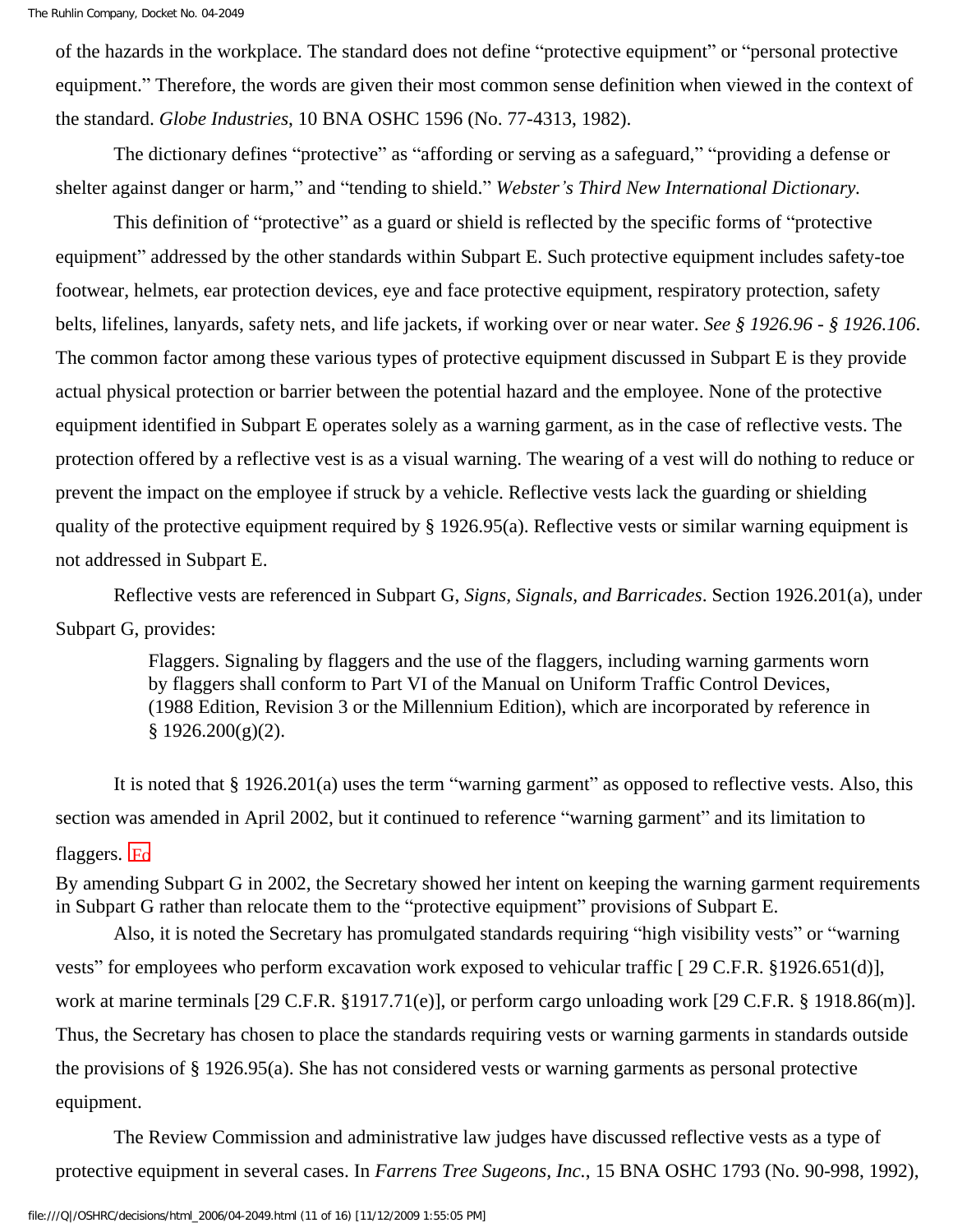the Commission vacated a violation of § 1910.132(a) for not requiring vests on the basis of lack of employer knowledge. The Commission did not specifically address the issue of applicability. In *National Engineering & Contracting Co.*, 1995-97 CCH OSHD 31,023 (No. 94-2787, 1996) and *Nelson Tree Service, Inc.,* 19 BNA OSHC 1982 (No. 00-1130, 2001), violations of § 1926.95(a) and § 1910.132(a) were vacated by administrative law judges on the basis that orange cones, barrels, signs, flashing lights made vests redundant and were designed to prevent the same hazard.

 It is noted OSHA's standard interpretation issued May 11, 2004, recognizes § 1926.95(a) may not apply. The interpretation states:

[it] is well recognized in the construction industry that construction workers in highway/

road construction work zones need to be protected from traffic. The MUTCD **F**o reflects industry practice with respect to identifying the types of situations where these workers need high visibility warning garments. In such cases, Section 5(a)(1) requires the use of such garments. (Exh. C-15).

 The alleged violation of § 1926.95(a) is vacated. The Secretary failed to establish in this case the applicability of § 1926.95(a) in requiring the use of reflective warning vests by employees working in a designated work zone.

## **B. Applicability of § 5(a)(1) of the Act**

Section  $5(a)(1)$  of the Act, referred to as the general duty clause, provides:

Each employer -

(1) shall furnish to each of his employees employment and a place of employment which are free from recognized hazards that are causing or are likely to cause death or serious physical harm to his employees.

A citation alleging a violation of  $\S$  5(a)(1) of the Act is inappropriate when a specific standard applies to the facts. In this case, it is determined that § 1926.95(a) does not require reflective vests as a warning device in highway construction work. Also, § 1926.201(a) which requires flaggers to wear vests, is not applicable to employees in the work zone.

 Ruhlin argues § 5(a)(1) cannot be cited because OSHA's Field Inspection Reference Manual (FIRM) prohibits the use of § 5(a)(1) to enforce an advisory standard. According to the FIRM, CPL 2.103, Section 7 - Chapter III, C.2.c. "*Violations of the General Duty Clause*" under C.2.c.(3) entitled "*Limitations on Use of the General Duty Clause,*" it states:

Section  $5(a)(1)$  shall not be used to enforce 'should' standards. (Exh. R-5).

 The citation at issue refers to the MUTCD, section 6D.02. Section 6D.02 which is incorporated by 29 C. F.R. § 1926.200, states "workers close to the motor vehicle traveled way *should* wear bright, highly visible clothing" (Exh. R-2, emphasis added). According to the MUTCD, the verb "should" is characterized as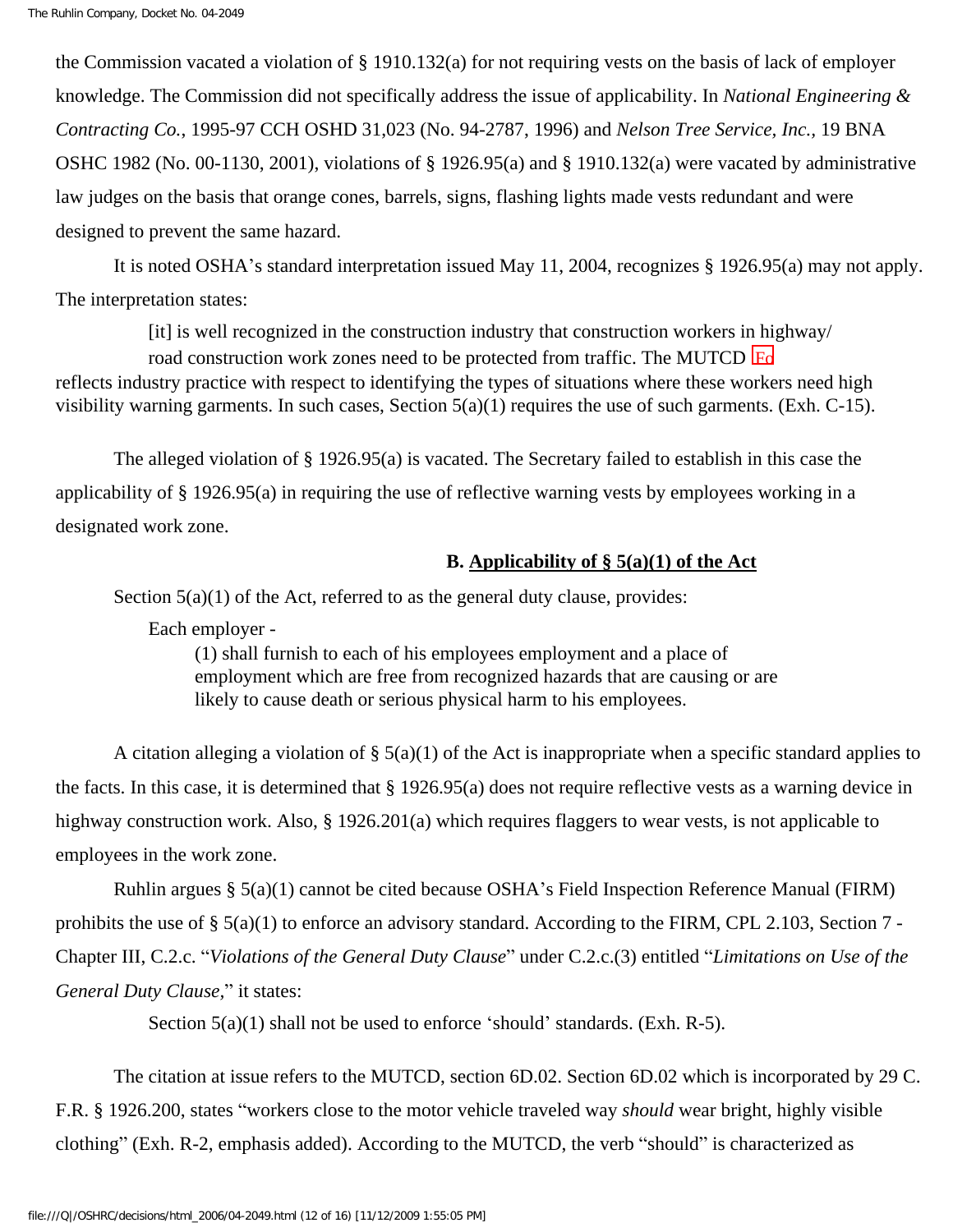guidance which is recommended, but not mandatory (Exh. R-2, page 1-3). Also, § 1926.31(a) provides that only mandatory provisions are incorporated and adopted as standards. Also, see *A. Prokosch & Sons Sheet Metal, Inc.*, 8 BNA OSHC 2077, 2082 (No. 76-406, 1980) ("a hazard addressed by an advisory standard cannot be the subject of a citation under section  $5(a)(1)$ ").

 In this case, the Secretary's reference to the MUTCD was to show the industry recognition of a hazard as required to establish a § 5(a)(1) violation. See *OSHA Standard Interpretation issued May 11, 2004*. It is noted that the focus of the MUTCD is temporary traffic control and not a manual for worker safety (Tr. 152). Also, OSHA's internal documents and interpretations such as the FIRM do not have the force and effect of law and do not confer procedural or substantive rights or duties on employers. *Caterpillar, Inc.*, 15 BNA OSHC 2153, 2173 (No. 87-0922, 1993). Ruhlin's argument that OSHA cannot cite § 5(a)(1) is rejected.

In order to prove a violation of  $\S5(a)(1)$  of the Act, the Secretary must show:

(1) there was an activity or condition in the employer's workplace that constituted a hazard to employees, (2) either the cited employer or its industry recognized that the condition or activity was hazardous, (3) the hazard was causing or likely to cause death or serious physical harm, and (4) there were feasible means to eliminate the hazard or materially reduce it.

*Waldon Healthcare Ctr*., 16 BNA OSHC 1052, 1058 (No. 89-2804, 1993).

## **1. The Hazard**

 As the first element in establishing a § 5(a)(1) violation, a "hazard" is defined in terms of conditions or practices deemed unsafe over which an employer can reasonably be expected to exercise control. *Morrison-Knudson Co./Yonkers Contracting Co., A Joint Venture,* 16 BNA OSHC 1105, 1121-1122 (No. 88-572, 1993). "[T]he existence of a hazard is established if the hazardous incident can occur under other than a freakish or utterly implausible concurrence of circumstances." 16 BNA OSHA at 1060.

 The hazard in this case is characterized as a struck-by hazard (Tr. 44, 144). With one lane remaining open to motorists adjacent to the work zone and the number of construction vehicles entering and exiting the work zone, the record establishes the presence of a struck-by hazard (Exhs. C-9A and 9B; Tr. 76-77, 80).

 Ruhlin's OSHA 300 log, which reflects employees' lost time due to accidents and illness, shows its employees on highway projects have been struck by vehicles (Tr. 179, 192). Ruhlin's safety director Jeffery Peecook recalled two incidents where the employees were wearing vests. One employee was struck by an automobile and other struck by a construction vehicle (Tr. 192-193). He was aware other companies have had employees injured by vehicles in the work zone (Tr. 193). Mark Potnick, director of labor relations for the Ohio Contractors Association, testified to the existence of a struck-by hazard to employees from highway motorists as wells as construction vehicles in the work zone (Tr. 218-220).

 A struck-by hazard is also established by OSHA's CPL 04-00, October 1, 2004, which referenced an NIOSH study finding that 1 of 3 workers killed in construction work zones were struck-by motorists (mostly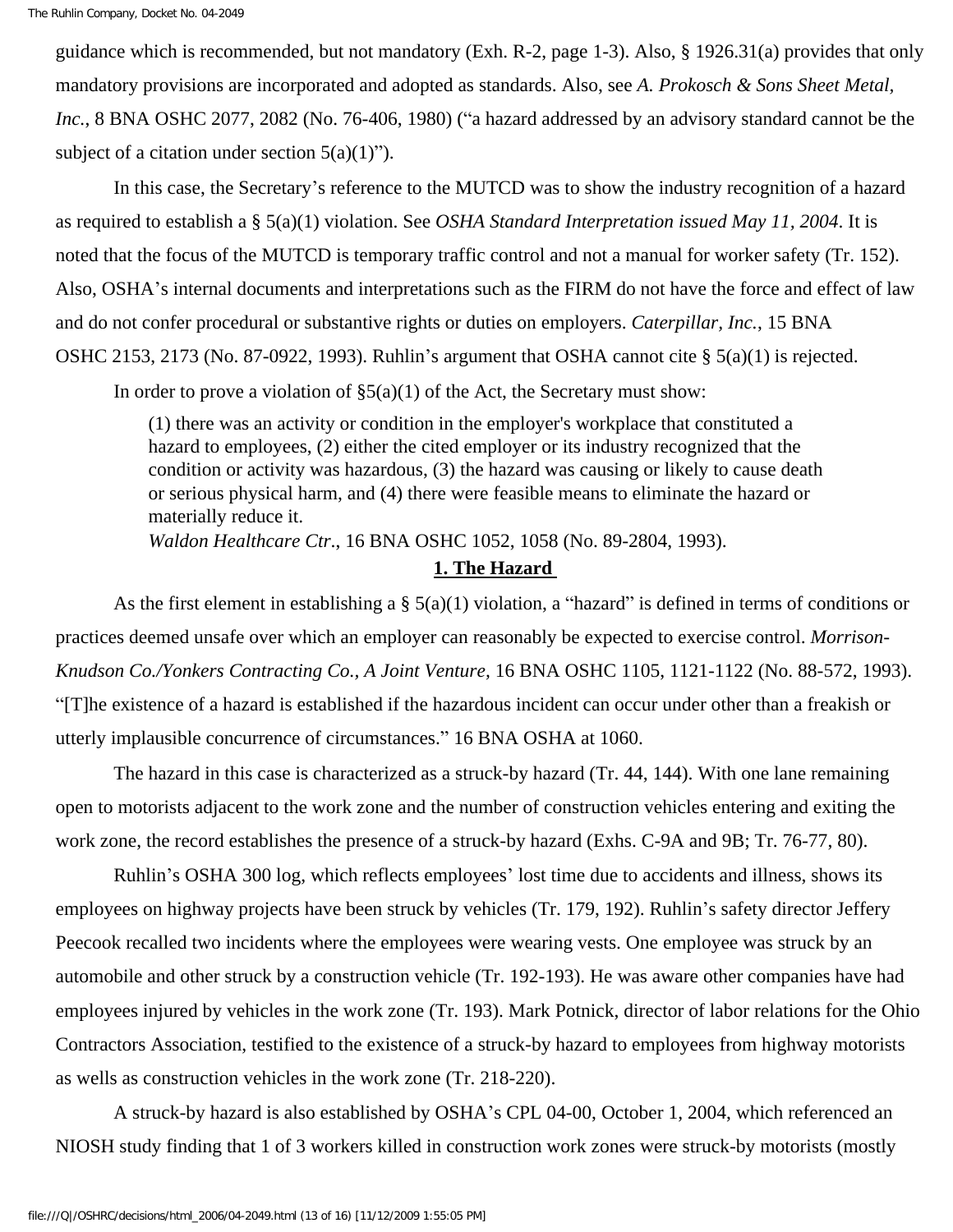truck related), (Exh. C-1). A DHHS/NIOSH document (Pub. No. 2001-128) reported that for the period of 1992- 1998, 492 fatalities occurred in highway or street construction work zones. Of these fatalities, 318 or approximately 70 percent involved a worker on foot struck by a vehicle. The worker was as likely to be struck by a construction vehicle (154 fatalities, primarily from backing vehicles) as by a passing traffic vehicle (152 fatalities) (Exh. C-18, pp. 12-13; Tr. 121). In Region V, which includes Ohio, OSHA found that a majority of the 54 fatalities in the 5 years prior to October 2004, of employees working on road construction sites were the result of employees struck-by highway and construction vehicles (Exh. C-1).

The record establishes the existence of a struck-by hazard to employees in the work zone.

#### **2. The Hazard was Recognized**

 A hazard is deemed "recognized" when the potential danger of a condition or activity is either actually known to the particular employer or generally known in the industry. *Pepperidge Farm, Inc.,* 117 BNA OSHC 1993 (No. 89-0265, 1997).

 As discussed, the record in this case establishes employees' exposure in the work zone to automobile traffic and construction vehicles is a recognized hazard by Ruhlin and the highway construction industry.

### **3. A Hazard Likely to Cause Death or Serious Injury**

 There can also be no dispute the struck-by hazard from an automobile or a truck could cause death or serious injury to an employee (Tr. 134-135).

#### **4. Feasibility of Means to Eliminate or Reduce the Hazard**

As the final element in establishing a  $\S(2a)(1)$  violation, the Secretary must show the proposed abatement will "eliminate or materially reduce the hazard." *Cardinal Operating Company*, 11 BNA OSHC 1675 (No. 80-1500, 1983). In this case, OSHA's proposed abatement is the use of reflective warning vests by employees in the work zone.

 Although not a company requirement, Ruhlin encourages employees to wear reflective vests within the work zone and even provides them (Tr. 175, 190). Ruhlin's safety director agrees "it's probably a good idea for Ruhlin employees to wear vests" (Tr. 182). He typically wears a vest on road construction sites (Tr. 184).

 The record fails to establish, however, the reflective vests will eliminate or materially reduce the employees' risk of severe injury from highway motorists who unexpectedly enter the work zone. The work zone with 3-foot high orange cones and signage already alerts motorists to the road side construction work. The additional warning provided by the reflective vests may provide another level of warning. But, the Secretary fails to show vests in conjunction with cones and signage would materially reduce the employee's risk to the struck by hazard from motorists. As Judge Brady observed in *National Engineering & Contracting Co.*, 1995- 97 CCH OSHD 31,023 (No. 94-2787, 1996), "a motorist who could not control an automobile well enough to avoid hitting orange barrels would not be able to stop for a reflectorized vest." In this case, there is no evidence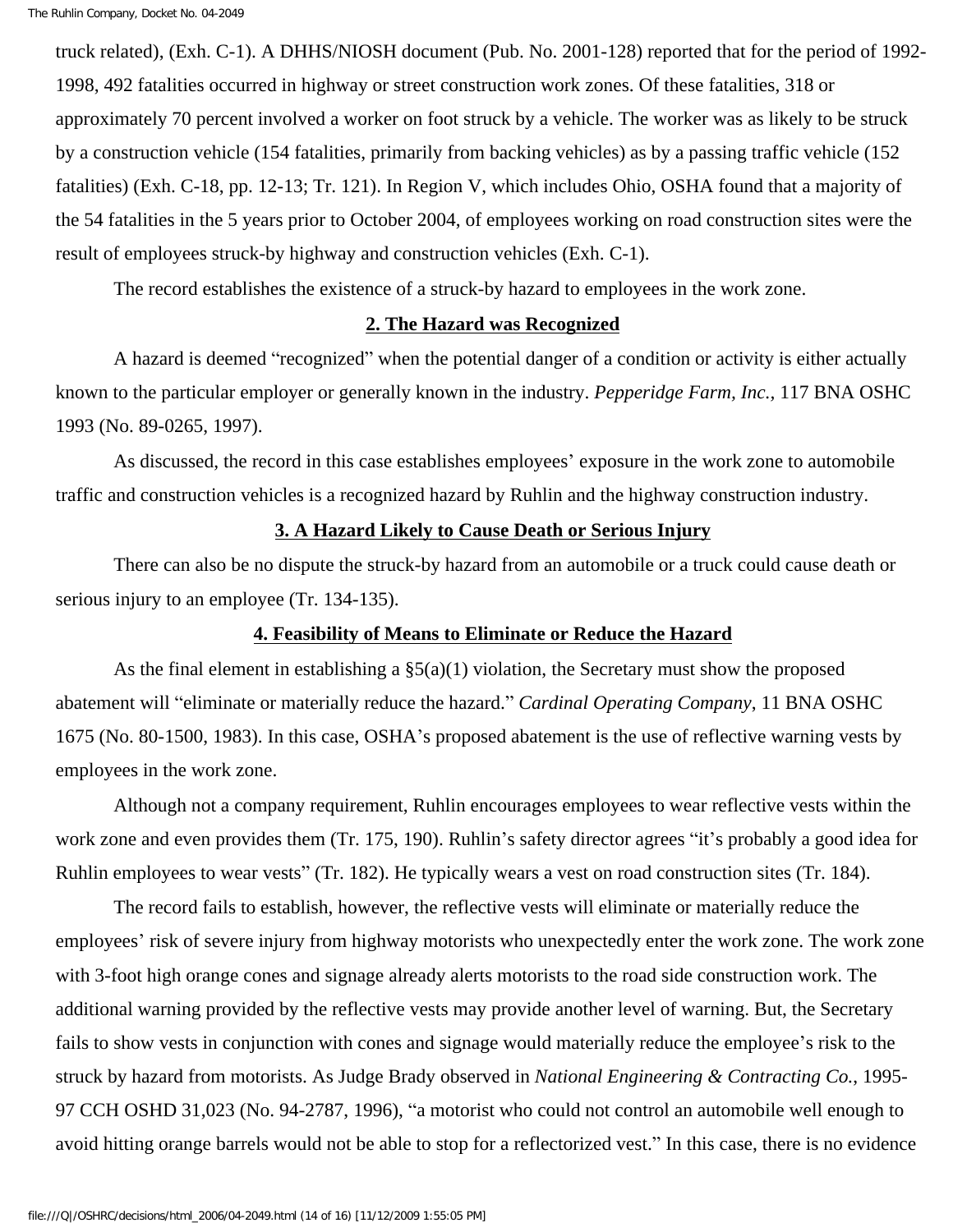Ruhlin's employees went outside the work zone without vests (Tr. 54). Also, it is noted on the day of the inspection, the weather was clear and sunny. The visibility was good (Tr. 33, 36).

 On the other hand, with regard to the employees' exposure to construction vehicles already inside the work zone, vests would be the only means of warning drivers of construction vehicles of the location of employees and afford some protection to employees. CO Vermillion observed, "there was traffic in the work zone that they were working in, such as concrete trucks, dump trucks and pick-up trucks" (Tr. 53). He also saw a backhoe in the zone (Tr. 77). The dump truck was seen entering and exiting the work zone (Tr. 80).

## Dr. James Sayer, Fo

who testified for the Secretary as an expert in pedestrian conspicuity and the design of high visibility garments, opined that employees working in a work zone are exposed to a struck-by hazard. He testified all workers in the zone should wear high visibility safety apparel at all times because they "dramatically reduce the likelihood of a struck-by injury" (Tr. 117, 119, 122, 130). In support of his opinions, Dr. Sayer relied upon a NIOSH document which showed 70% of all road worker fatalities were associated with moving vehicles in the work zone and a document by the American Road and Transportation Builders Association (ARTBA) which identified the frequency workers are struck-by vehicles within the work zone ((Exh. C-18; Tr.121-122, 128).

 Dr. Sayer considered reflective vests important in reducing the struck-by hazards posed by both highway motorists and construction vehicles. However, unlike orange cones which warn motorists, there is no means of warning drivers of construction vehicles already inside the work zone of the presence of employees. The number of fatalities caused by highway motorists (152) is the same as caused by construction vehicles (154) (Exh. C-18). Dr. Sayer opined that a high visibility garment such as a vest reduces the likelihood of struck-by injury or fatality because it makes the worker more conspicuous so that the driver can more easily detect the worker and avoid a collision (Exh. C-18; Tr. 130-131). Unlike the cones which warn highway motorists of the work zone, there is nothing in the zone which warns the driver of a construction vehicle, if employees are in front or behind his vehicle. A highway construction zone is more confined, only 11 feet wide in this case, and employees are working in close proximity to the construction vehicles (Exhs. C-5, C-6, C-10).

 The record in this case establishes that reflective vests will materially reduce the struck-by hazard to workers in the work zone from construction vehicles. Such warning is not provided by the orange cones and appropriate signage.

A serious violation of  $\S$  5(a)(1) is established. If an accident occurred and an employer is struck by a construction vehicle in the work zone, the resulting injury would likely be broken bones or death.

#### **Penalty Determination**

 In determining an appropriate penalty, consideration of the size of the employer's business, history of the employer's previous violations, the employer's good faith, and the gravity of the violation is required. Gravity is the principal factor.

With 80 salaried employees and 200 seasonal employees, Ruhlin is given no credit for size (Tr. 186). Ruhlin is also not given credit for history because it has received serious citations within the past three years